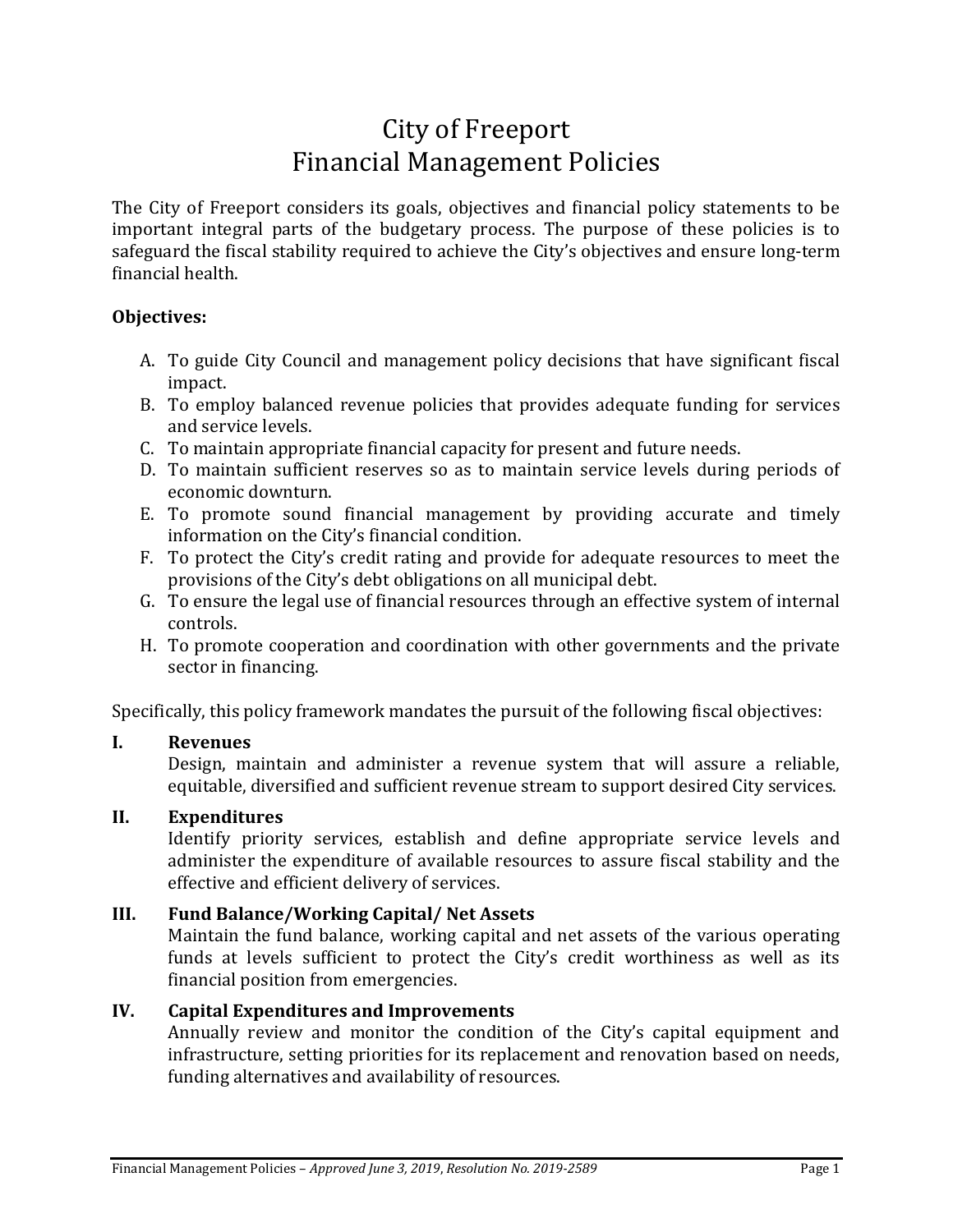## **V. Debt**

Establish guidelines for debt financing that will provide needed capital equipment and infrastructure improvements while minimizing the impact of debt payments on current and future revenues.

#### **VI. Investments**

Invest the City's operating cash to ensure its safety, provide for necessary liquidity and optimize yield.

#### **VII. Intergovernmental Relations**

Coordinate efforts with other governmental agencies to achieve common policy objectives, share the cost of providing governmental services on an equitable basis and support appropriate favorable legislation at the state and federal level.

#### **VIII. Grants**

Aggressively investigate, pursue and effectively administer federal, state and foundation grants-in-aid, which address the City's current priorities and policy objectives.

#### **IX. Economic Development**

Initiate, encourage and participate in economic development efforts to create job opportunities and strengthen the local economy and tax base.

#### **X. Fiscal Monitoring**

Prepare and present reports for the current and multi-year periods that analyze, evaluate and forecast the City's financial performance and economic condition.

#### **XI. Accounting, Auditing and Financial Reporting**

Comply with prevailing federal, state and local statutes and regulations. Conform to generally accepted accounting principles as promulgated by the Governmental Accounting Standards Board (GASB), the American Institute of Certified Public Accountants (AICPA) and the Government Finance Officers Association (GFOA).

#### **XII. Operating Budget**

Develop and maintain a balance budget that presents a clear understanding of the goals of the City Council.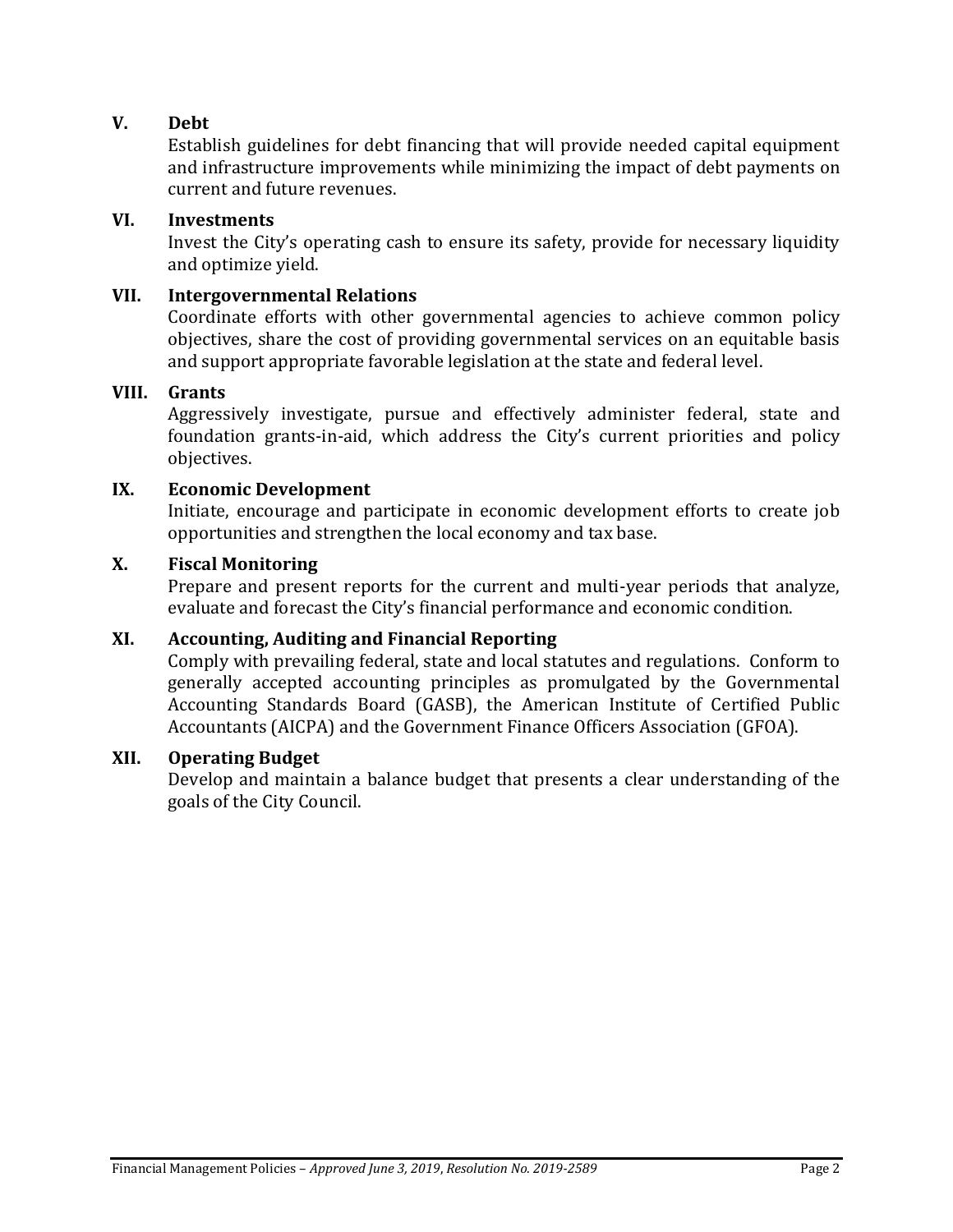## I. REVENUES

The City shall use the following guidelines to design, maintain and administer a revenue system that will assure a reliable, equitable, diversified and sufficient revenue stream to support desired City services

### **A. Balance and Diversification in Revenue Sources**

The City shall strive to maintain a balanced and diversified revenue system to protect the City from fluctuations in any one source due to changes in economic conditions that adversely impact that source.

### **B. User Fees**

For services that benefit specific users, where possible the City shall establish and collect fees to recover the cost of those services. Where feasible and desirable, the City shall seek to recover full direct and indirect costs. City staff shall review user fees on a regular basis to calculate their full cost recovery levels, to compare them to the current fee structure and to recommend adjustments where necessary to facilitate City Council's policy decision regarding the level of support to be provided.

## **C. Property Tax Revenues/Tax Rate**

The City shall strive to reduce its reliance on property tax revenues by revenue diversification, implementation of user fees and economic development. The City shall also strive to minimize tax rate increases.

### **D. Enterprise Funds User Fees**

Enterprise funds user fees shall be set at levels enough to cover operating expenditures, meet debt obligations, provide additional funding for capital improvements and provide adequate levels of working capital and debt coverage. The City shall seek to eliminate all forms of subsidization to enterprise funds from the General Fund and seek to reduce general fund support to enterprise funds.

## **E. Administrative Services Charges**

The City shall prepare a cost allocation plan annually to determine the administrative services charges due to the General Fund from enterprise funds for overhead and staff support. Where appropriate, the enterprise funds shall pay the General Fund for direct services rendered.

#### **F. Revenue Estimates for Budgeting**

To maintain a stable level of service, the City shall use a conservative, objective and analytical approach when preparing revenue estimates for current and multi-year periods. The process shall include analysis of probable economic changes and their impacts on revenues, historical collection rates and trends in revenues.

## **G. Revenue Collection and Administration**

The City shall maintain high collection rates for all revenues by keeping the revenue system as simple as possible to facilitate payment. In addition, since revenue should exceed the cost of producing it, the City shall strive to control administrative costs. The City shall pursue to the full extent allowed by state law all delinquent taxpayers and others overdue in payments to the City.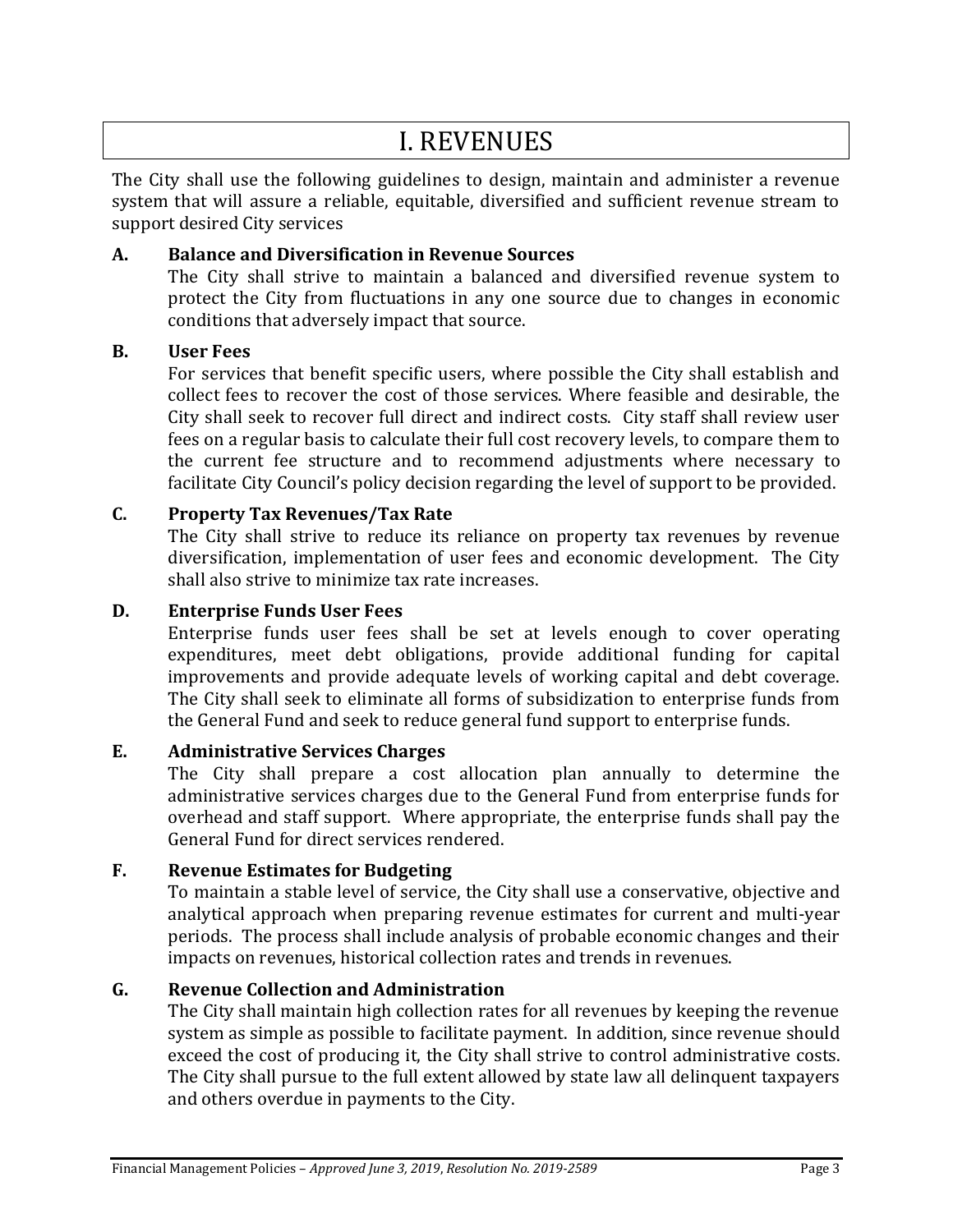# II. EXPENDITURES

The City shall use the following guidelines to identify necessary services, establish appropriate service levels and administer the expenditure of available resources to assure fiscal stability and the effective and efficient delivery of services.

#### **A. Current Funding Basis**

The City shall operate on a current funding basis. Expenditures shall be budgeted and controlled so as not to exceed current revenues plus the planned use of fund balance accumulated through prior year savings.

#### **B. Avoidance of Operating Deficits**

The City shall take timely corrective action if at any time during the fiscal year expenditure and revenue re-estimates are such that an operating deficit is projected at year-end.

### **C. Maintenance of Capital Assets**

Within the resources available each fiscal year, the City shall maintain capital assets and infrastructure at a sufficient level to protect the City's investment, to minimize future replacement and maintenance costs and to continue service levels.

### **D. Purchasing**

The City shall make every effort to maximize any discounts offered by creditors/vendors individually or through aggregated cooperative purchasing with other governmental entities. Vendors with balances due the City will have payments due the vendor offset against the amount due the City. The City will follow state law as well as the Purchasing Policies adopted by the City Council concerning the amount of the purchase requiring formal bidding procedures and approval by the City Council. For purchases where competitive bidding is not required, the City shall seek to obtain the most favorable terms and pricing possible. Every effort will be made to include women and minority-owned by business enterprises in the bidding process.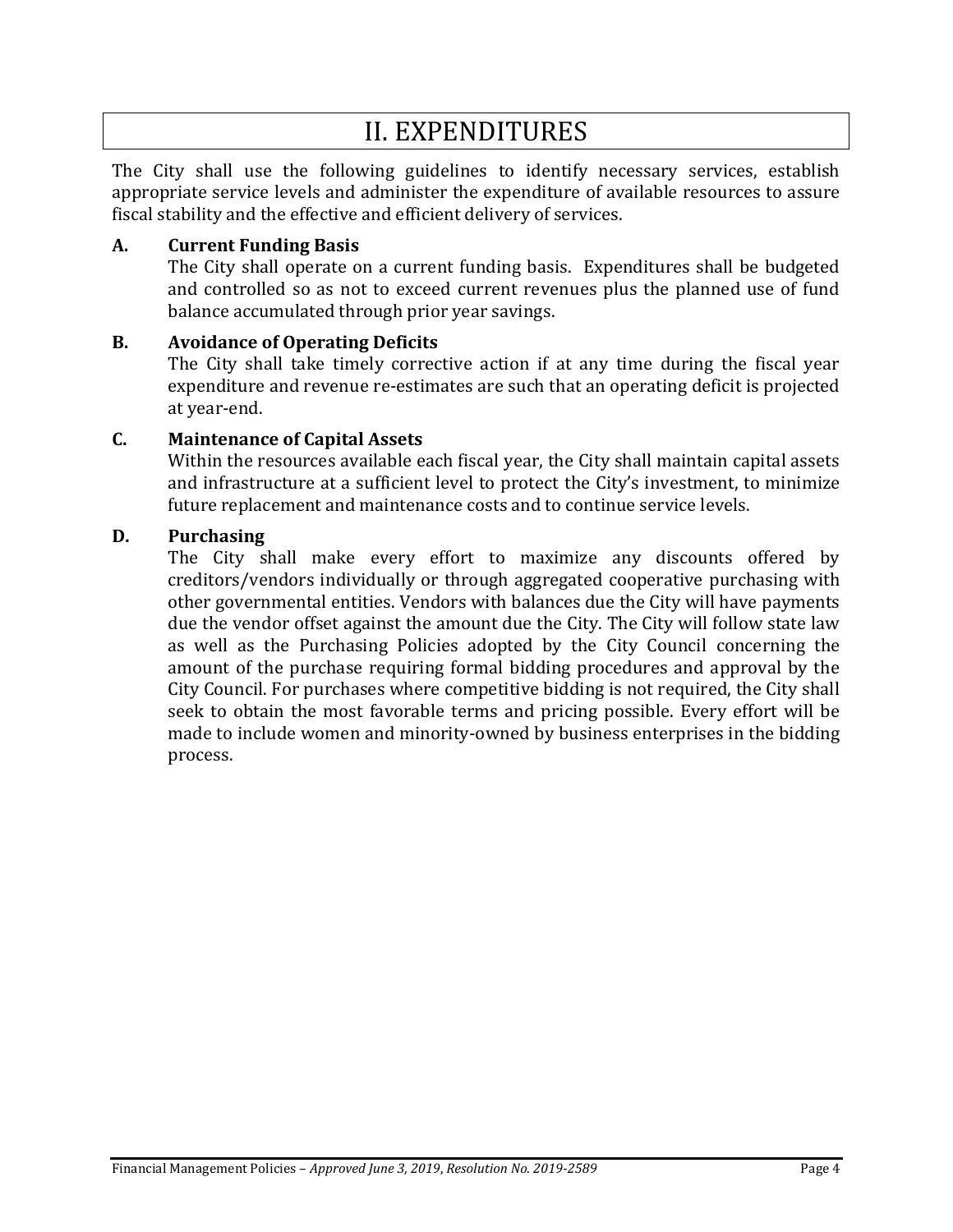# III. FUND BALANCE / WORKING CAPITAL / NET ASSETS

Fund balance measures the net financial resources available to finance expenditures of future periods. The City Council recognizes that good fiscal management comprises the foundational support of the entire City. The City shall use the following guidelines to maintain the fund balance, working capital and net assets of the various operating funds at levels sufficient to protect the City's creditworthiness as well as its financial position from emergencies. In the context of financial reporting, the term fund balance is used to describe the net position of governmental funds calculated in accordance with generally accepted accounting principles (GAAP) which separates fund balances into five categories:

## **A. Categories**

- *Nonspendable Fund Balance* is the portion of fund balance that is inherently nonspendable such as assets that will never convert to cash, assets that will not convert to cash soon enough to affect the current period, and resources that must be maintained intact pursuant to legal or contractual requirements.
- *Restricted Fund Balance* is the portion of fund balance that reflects resources that are subject to externally enforceable legal restrictions.
- *Committed Fund Balance* is the portion of fund balance that represents resources whose use is constrained by limitations that the City Council has imposed upon itself and that remain binding unless removed by the same action with which the limitations were imposed.
- *Assigned Fund Balance* is the portion of fund balance that reflects the City Council's intended use of resources.
- *Unassigned Fund Balance* is the portion of fund balance that is not categorized into one of the other categories of fund balance.

The total of the amounts in these last three categories (where the only constraint on spending, if any, is imposed by the government itself) is termed *Unrestricted Fund Balance*.

#### B. **General Policy**

Fund Balance should be used only for non-recurring expenditures, major capital purchases, or emergencies that cannot be accommodated through current year savings.

#### **C. Fund Balance Classification**

For purposes of fund balance classification, expenditures are to be spent from restricted fund balance first and then unrestricted fund balance. Expenditures incurred in the unrestricted fund balances shall be reduced first from the committed fund balance, then from the assigned fund balance, and lastly from the unassigned fund balance.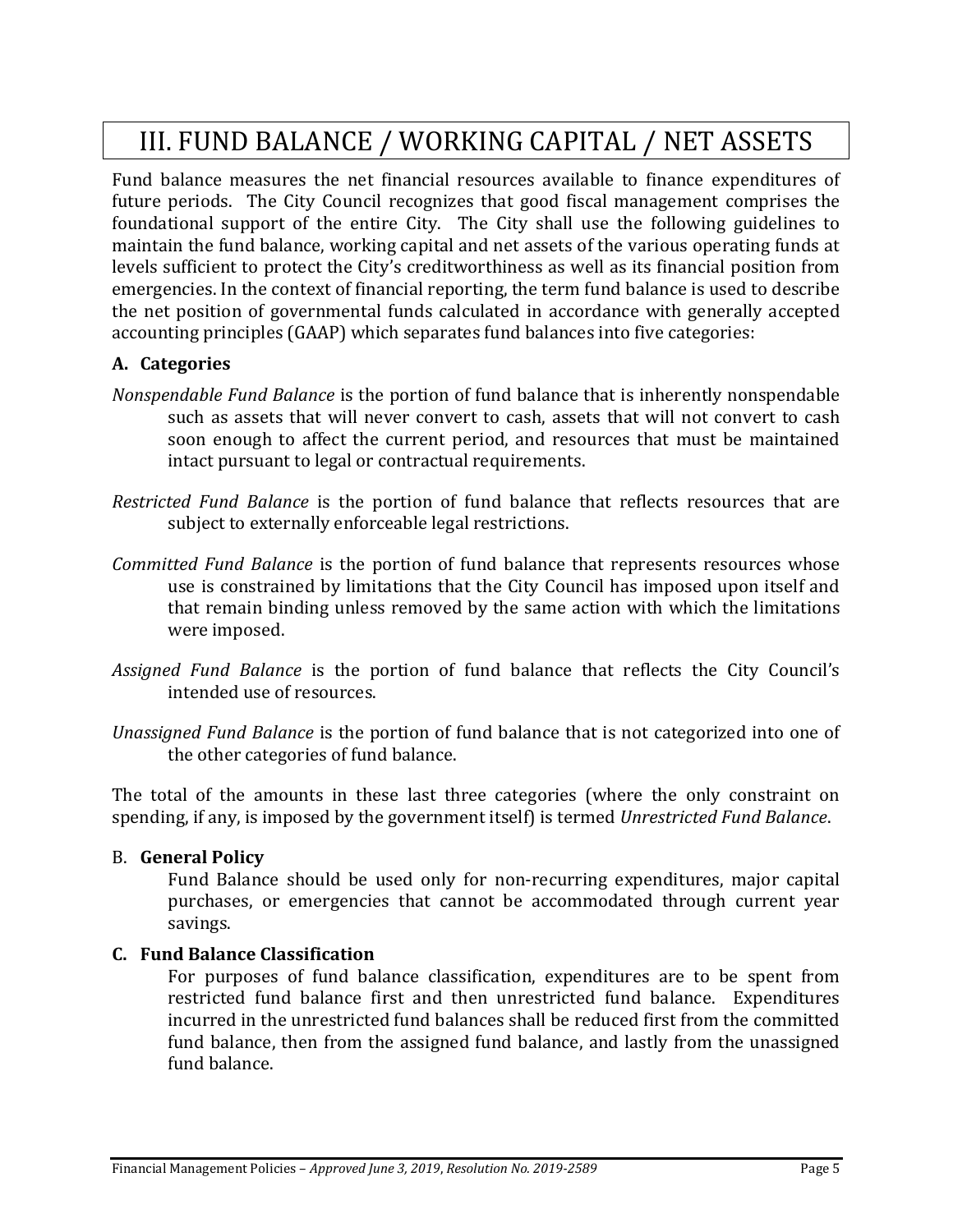#### D. **Committed Fund Balance**

Fund Balance of the City must be committed for a specific source by formal action of the City Council. Amendments or modifications to the committed fund balance must also be approved by formal action of the City Council. Committed fund balance does not lapse at year-end. The formal action required to commit fund balance shall be either by resolution or majority vote.

#### **E. General Fund Unassigned Fund Balance**

The City shall strive to maintain an undesignated General fund balance equal to 25% of budgeted expenditures for the General Operating Fund. Maintaining the General Fund Unassigned Fund Balance at this level provides sufficient working capital and a margin of safety to address local emergencies without borrowing. If the General Fund Unassigned Fund Balance drops below 25%, it shall be recovered at a rate of 1% minimally each year. At the end of the current fiscal year, the City anticipates a positive budget variance in the General Fund. After determining the desired fund balance in the General fund, the remainder of the positive budget balance will be transferred to other funds and/or projects as directed by the City Council. The General Fund Unassigned Fund Balance shall be appropriated by the City Council either by resolution or majority vote.

#### **F. Other Operating Funds Unassigned Fund Balance; Enterprise Working Capital**

In other operating funds, the City shall strive to maintain a positive unassigned fund balance (working capital) position to provide sufficient reserves for emergencies and revenue shortfalls. In addition, the city will seek to maintain a working capital (current assets minus current liabilities) balance equal to 33% budgeted expenditures for the Water and Sewer Utility Enterprise fund.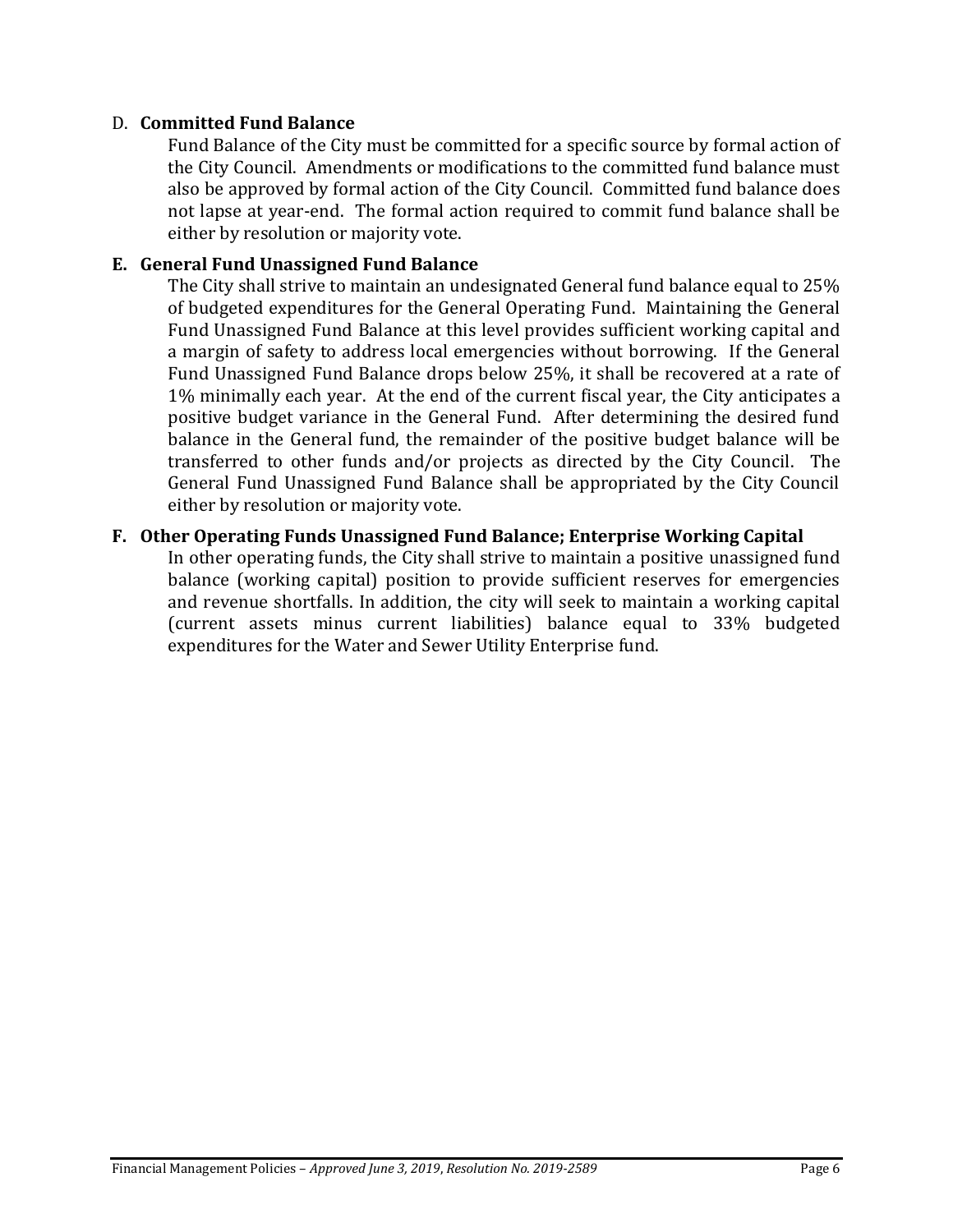## IV. CAPITAL IMPROVEMENTS

### **A. Capital Expenditures and Improvements**

The City shall annually review and monitor the condition of the City's capital equipment and infrastructure, setting priorities for its replacement and renovation based on needs, funding alternatives and availability of resources.

#### **B. Capital Improvements Program**

The City shall annually review the Capital Improvements Program (CIP), potential new projects and the current status of the City's infrastructure, replacement and renovation needs, updating the program as appropriate. All projects, ongoing and proposed, shall be prioritized based on an analysis of current needs and resource availability. For every project, all operation, maintenance and replacement expenditures shall be fully at cost. The CIP shall also present the City's long-term borrowing plan, debt payment schedules and other debt outstanding or planned, including general obligation bonds, revenue bonds, Certificates of obligation, lease/purchase agreements and certificates of participation.

### **C. Replacement of Capital Assets on a Regular Schedule**

The Vehicle/Equipment Replacement Fund is the primary source of funds for all of the City's vehicle and equipment purchases, both replacements and additions. The City shall annually prepare a schedule for the replacement of its non-infrastructure capital assets. Within the resources available each fiscal year, the City shall replace these assets according to this schedule. The City desires to fund all vehicle and equipment purchases through donations, auction proceeds, grant proceeds, and budget transfer from General fund.

#### **D. Capital Expenditure Financing**

The City recognizes that there are several methods of financing capital requirements: (1) budget the funds from current revenues; (2) take the funds from fund balance/retained earnings as allowed by the Fund Balance Policy; (3) utilize funds from grants and foundations; or (4) borrow money through debt. Debt financing includes general obligation bonds, revenue bonds, Certificates of obligation, lease/purchase agreements and certificates of participation. The City Council will determine the appropriate use of financing for capital expenditures on an as-needed basis and during the budget development process each year.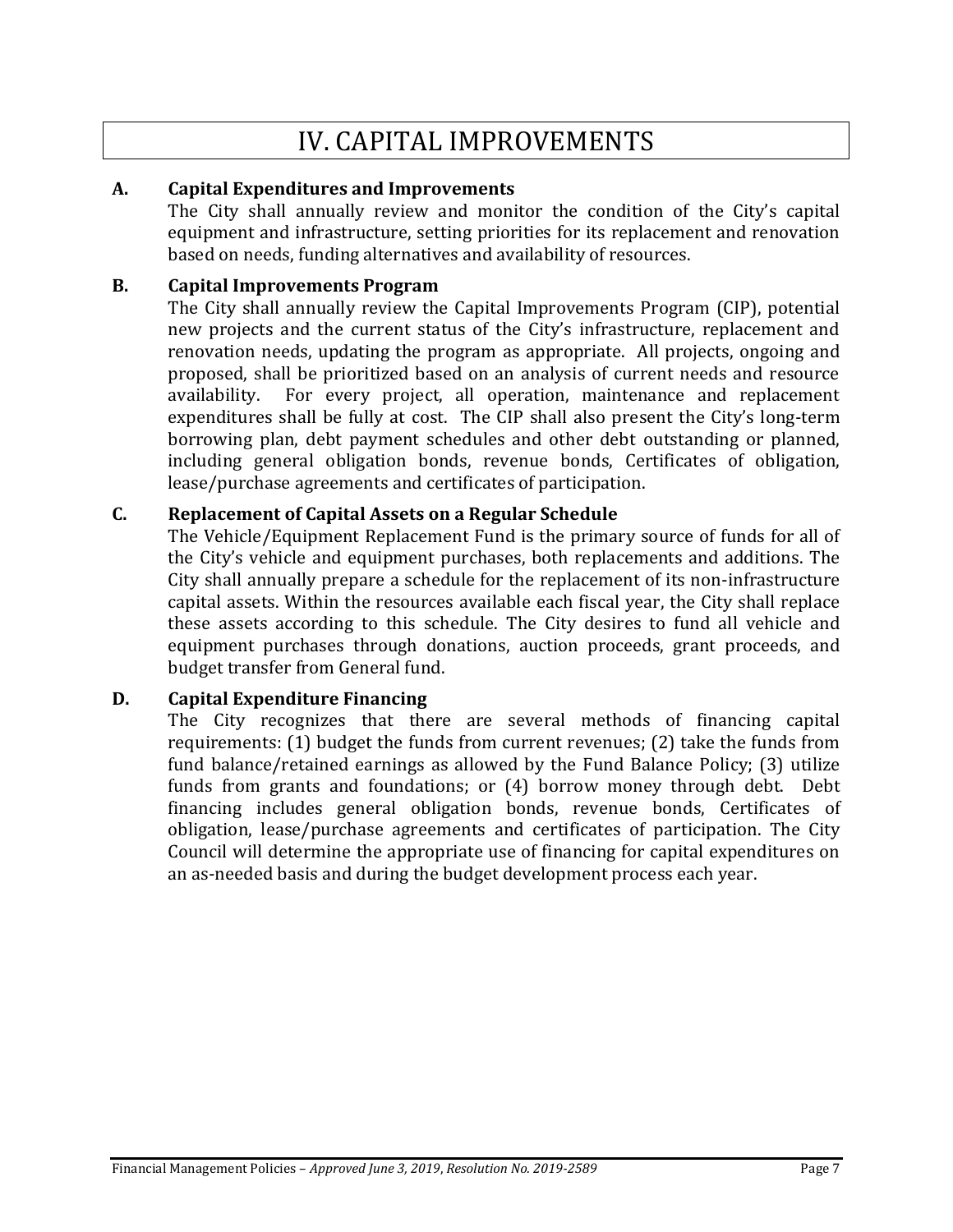## V. DEBT

When the use of debt financing is determined by the City Council to be appropriate, the City shall use the following guidelines for debt financing which will provide needed capital equipment and infrastructure improvements while minimizing the impact of debt payments on current and future revenues.

## **A. Use of Debt Financing**

Debt financing, including general obligation bonds, revenue bonds, certificates of obligation, certificates of participation and lease/purchase agreements, shall only be used to purchase capital assets. Debt payments should be structured to provide that any capital assets that are funded by the debt have a longer life than the debt associated with those assets.

### **B. Amortization of Debt**

The City shall structure new debt issue payment schedules to utilize the City's declining debt payment schedules to keep tax increases for debt to a minimum. Capital projects that, by their character or size, are outside the normal core service projects will require careful evaluation of financial feasibility.

### **C. Affordability Targets**

The City shall use an objective analytical approach to determine whether it can afford to assume new debt beyond the amount it retires each year. This process shall compare generally accepted standards of affordability to the current values for the City. These standards shall include debt per capita, debt as a percent of taxable value, debt service payments as a percent of current revenues and current expenditures and the level of overlapping net debt of all local taxing jurisdictions. The process shall also examine the direct costs and benefits of the proposed expenditures as determined in the City's annual update of the Capital Improvements Program. The decision on whether or not to assume new debt shall be based on these costs and benefits and on the City's ability to "afford" new debt as determined by the aforementioned standards. The City shall use cities with similar bond ratings for debt ratio benchmarks.

#### **D. Sale Process**

The City shall use a competitive bidding process in the sale of debt unless the nature of the issue warrants a negotiated bid.

#### **E. Rating Agencies Presentations**

Full disclosure of operations and open lines of communication shall be made to the rating agencies. City staff, with assistance of financial advisors, shall prepare the necessary materials and presentation to the rating agencies.

### **F. Continuing Disclosure**

The City is committed to continuing disclosure of financial and pertinent credit information relevant to the City's outstanding securities.

## **G. Debt Refunding**

City staff and the City's financial advisor shall monitor the municipal bond market for opportunities to obtain interest savings by refunding outstanding debt.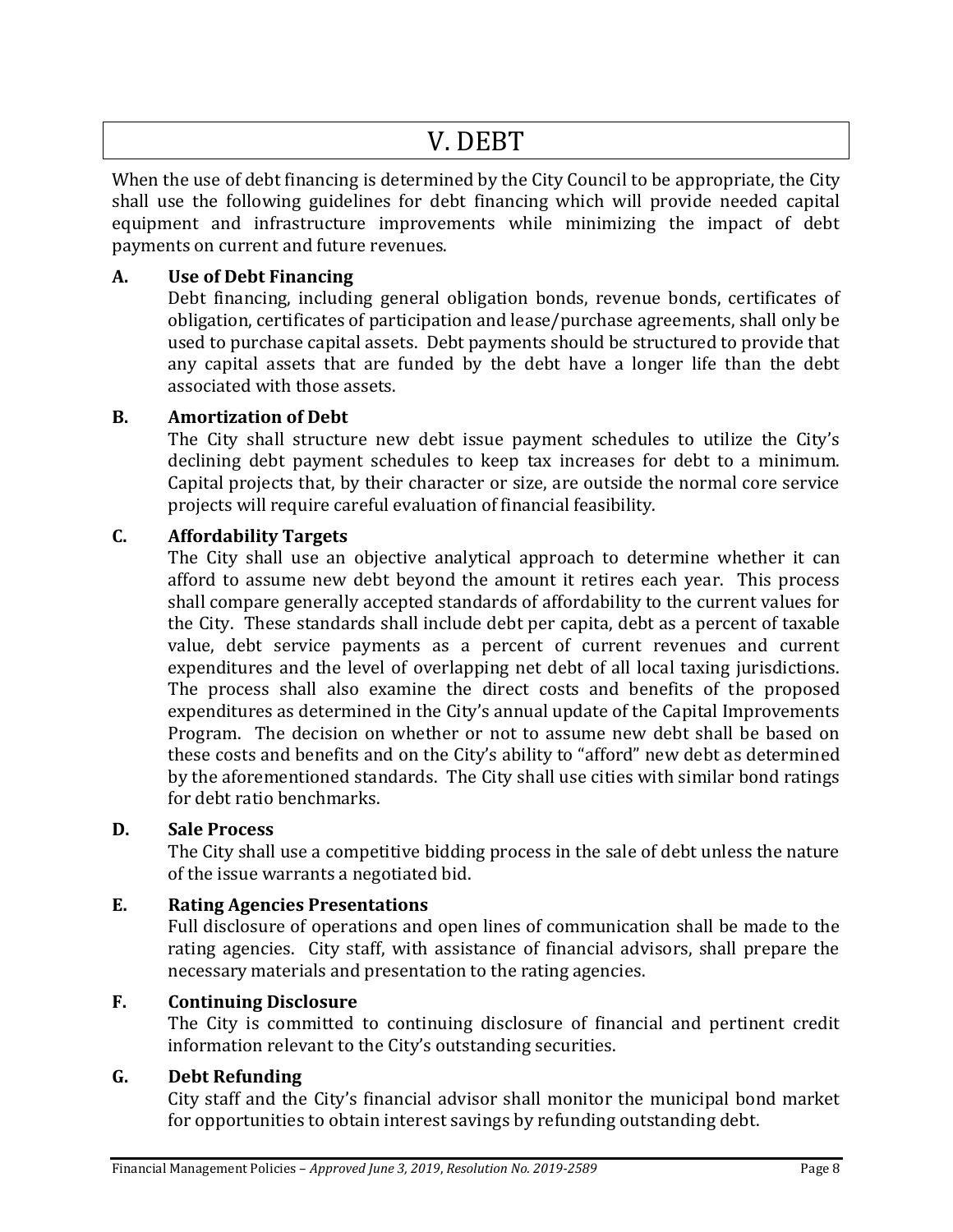# VI. INVESTMENTS

As adopted by the City Council, it is the policy of the City of Freeport that the administration and investment of funds be handled as its highest public trust. The City's available cash shall be invested according to the City's Investment Policy that is adopted by the City Council on an annual basis in accordance with the requirements of Chapter 2256 of the Texas Government Code. The primary objectives, in priority order, of the City's investment activities shall be preservation and safety of principal, liquidity and yield. The earnings from investment will be used in a manner that best serves the public trust and interest of the City of Freeport.

The investment policy applies to all financial assets of the City of Freeport. These funds are accounted for in the City's comprehensive annual financial report and include the General, Special Revenue, Debt Service, Capital Projects, and Proprietary Funds. All cash of the various funds (excluding bond funds) are combined into the pooled cash fund for efficiency and maximum investment opportunity. Interest revenue derived from the pooled cash fund is allocated to the participating funds (annually) based on the relative cash balance of each fund. Bond funds are invested in separate investment pool accounts. Maintaining these funds in separate accounts simplifies the calculation necessary for the reporting of arbitrage earnings. All funds in the pooled cash fund are to be administered in accordance with this policy.

# VII. INTERGOVERNMENTAL RELATIONS

The City shall coordinate efforts with other governmental agencies to achieve common policy objectives, share the cost of providing government services on an equitable basis and support appropriate favorable legislation at the state and federal levels.

## **A. Interlocal Cooperation in Delivering Services**

In order to promote the effective and efficient delivery of services, the City shall work with other local jurisdictions to share on an equitable basis the costs of services, to share facilities and to develop joint programs to improve service to its citizens.

## **B. Legislative Program**

The City shall cooperate with other jurisdictions to actively oppose any state or federal regulation or proposal that erodes municipal authority, attempts to remove local control over city issues, services or programs, or mandates additional City programs or services and does not provide the funding for implementation.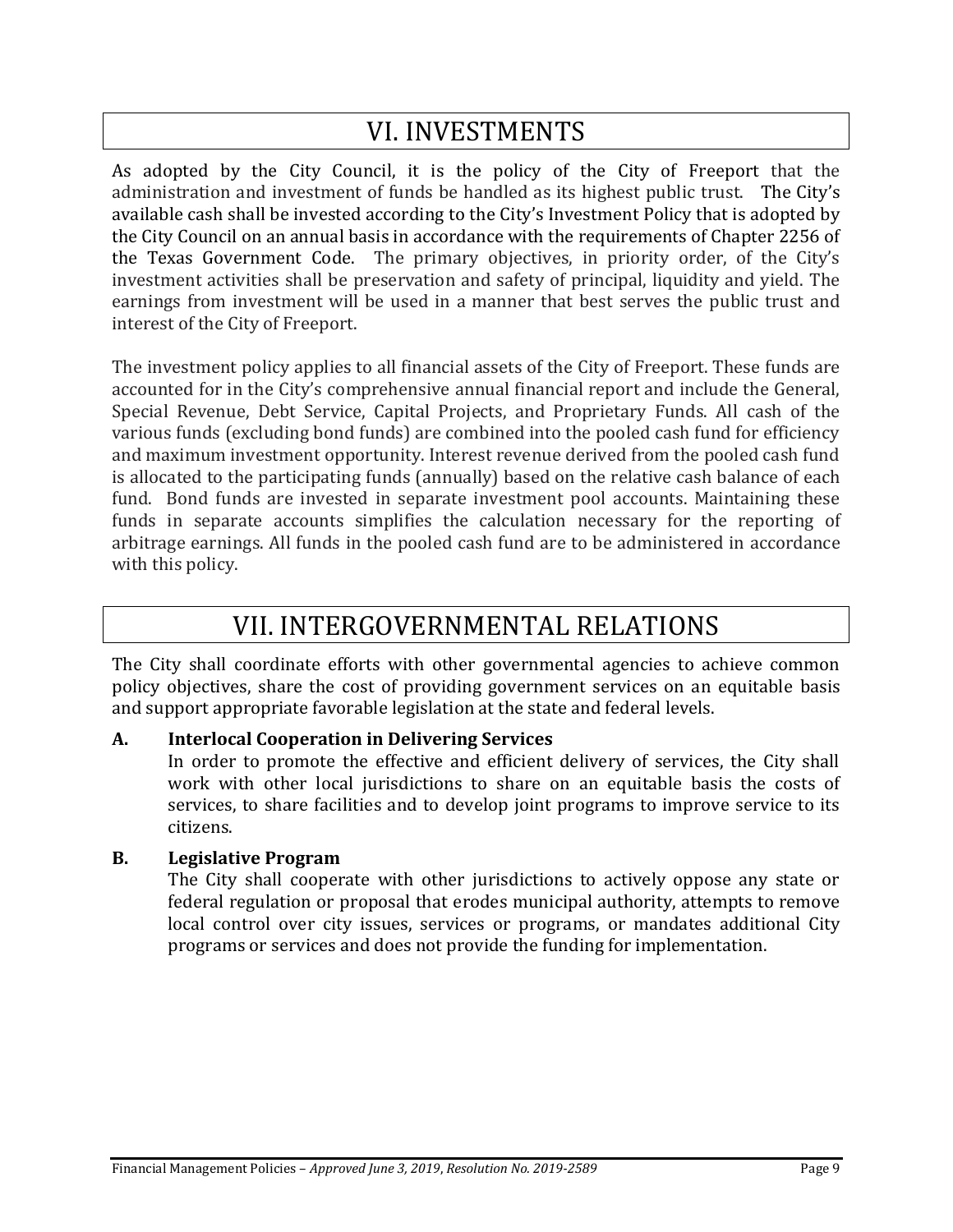## VIII. GRANTS

The City shall seek, apply for, obtain and effectively administer federal, state and foundation grants-in-aid that address the City's current and future priorities and policy objectives**.**

#### **A. Grant Guidelines**

The City shall seek, apply for and obtain those grants that are consistent with priority needs and objectives identified by Council.

### **B. Direct and Indirect Costs**

The City shall recover indirect costs to the maximum amount allowed by the funding source. The City may waive or reduce direct and indirect costs if doing so will significantly increase the effectiveness of the grant.

#### **C. Grant Review**

The City shall review all grant submittals for their cash or in-kind match requirements, their potential impact on the operating budget and the extent to which they meet the City's policy objectives. If there are cash match requirements, the source of funding shall be identified and approved prior to application. An annual report on the status of grant programs shall also be prepared.

#### **D. Grant Program Termination**

The City shall terminate grant-funded programs and associated positions as directed by the City Council when grant funds are no longer available unless alternate funding is identified.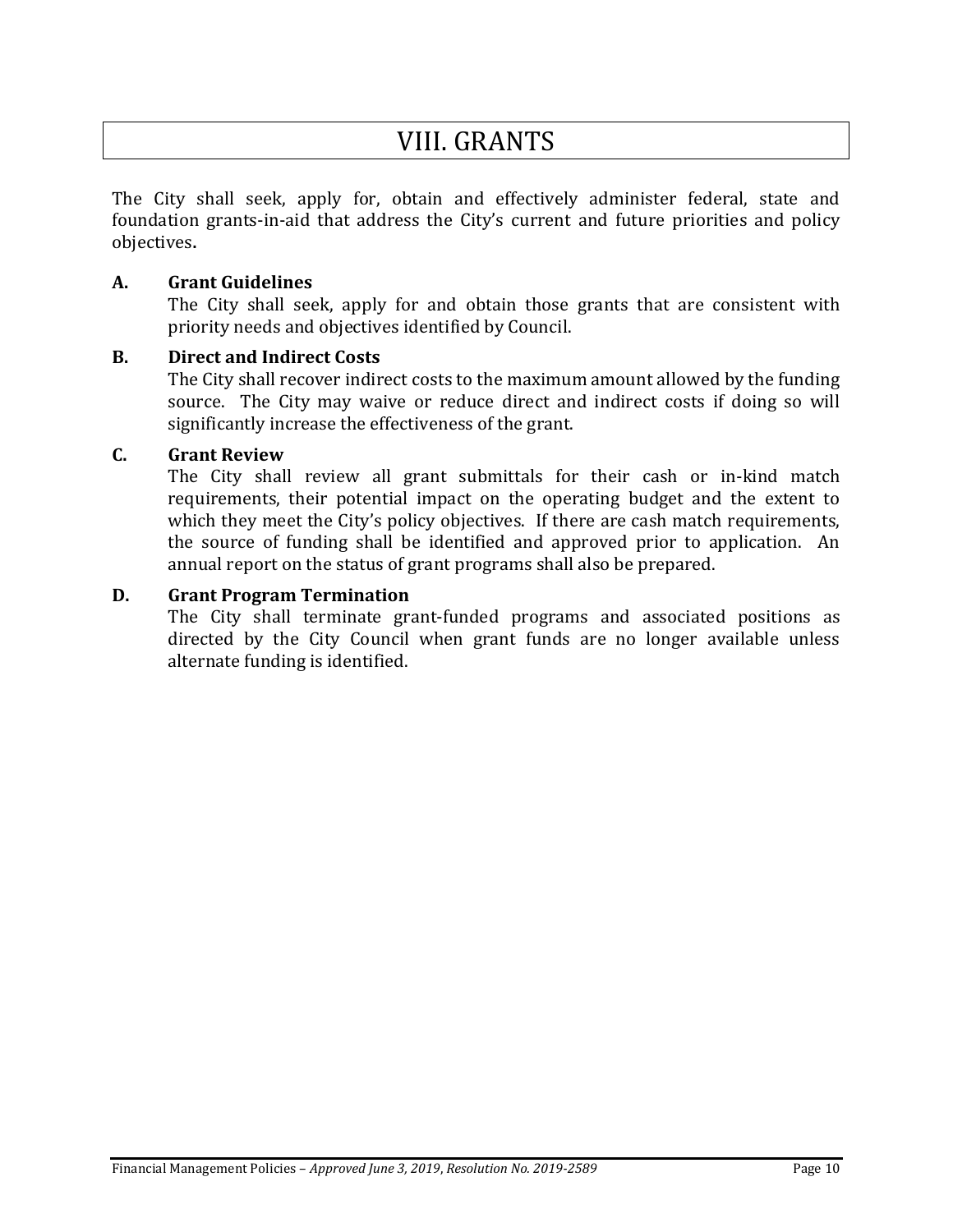## IX. ECONOMIC DEVELOPMENT

The City shall initiate, encourage and participate in economic development efforts to create job opportunities and strengthen the local economy and tax base.

### **A. Commitment to Expansion and Diversification**

The City shall encourage and participate in economic development efforts to expand Freeport's economy and tax base, to increase local employment and to invest when there is a defined specific long-term return. These efforts shall focus not only on new areas but also on established sections of Freeport where redevelopment can generate additional jobs and other economic benefits.

#### **B. Tax Abatements**

The City shall follow the Guidelines for Tax Abatement adopted by the City Council to encourage commercial and/or industrial growth and development throughout Freeport. The City shall balance the long-term benefits of tax abatements with the short-term loss of tax revenues prior to the granting of the abatement. Factors considered in evaluating proposed abatements for development include the location of the project, its size, the number of temporary and permanent jobs created, the costs and benefits for the City and the impact on Freeport's economy and other factors specified in the City's Guidelines for Tax Abatement as well as applicable state laws.

## **C. Increase Non-Residential Share of Tax Base**

The City's economic development program shall seek to expand the non-residential share of the tax base to decrease the tax burden on residential property owners.

## **D. Coordinate Efforts with Other Jurisdictions**

The City's economic development program shall encourage close cooperation with other local jurisdictions to promote the economic well being of the area.

#### **E. Use of Other Incentives**

The City shall use enterprise zones as allowed by law and shall seek new sources to encourage business expansion. The City shall also coordinate with state and federal agencies on offering any incentive programs they may provide for potential economic expansion.